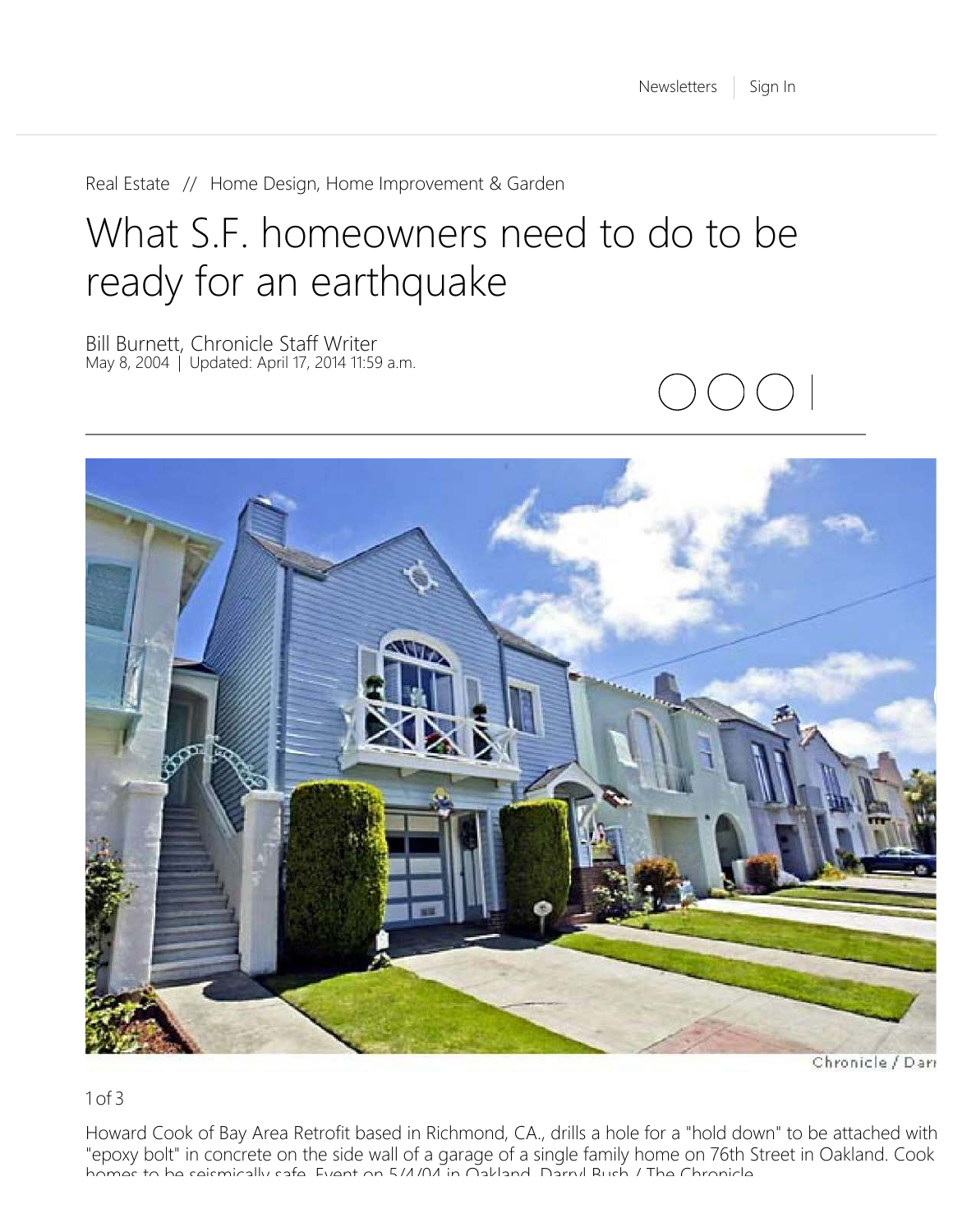San Francisco is full of them. Row after row of houses that stand shoulder to shoulder, their stairs leading up from a ground-level garage to their first- and second-floor living areas.

These homes can be beautiful, especially when gussied up in the vivid colors of the Victorian era. No doubt they give the city much of its character.

But they serve a greater purpose -- as shelter for tens of thousands of San Francisco's middle class. For most of these families, their house represents by far the greatest part of their net worth.

A report that has recently come to light says much of that net worth is vulnerable.

San Francisco's Earthquake Risk, a study done for the city [Department of](https://www.sfgate.com/search/?action=search&channel=homeandgarden&inlineLink=1&searchindex=solr&query=%22Department+of+Building+Inspection%22) [Building Inspection](https://www.sfgate.com/search/?action=search&channel=homeandgarden&inlineLink=1&searchindex=solr&query=%22Department+of+Building+Inspection%22) and reported on in last Sunday's Chronicle, predicts that a 7.2 magnitude earthquake and post-quake fire would destroy 70 percent of the wooden single-family buildings on the west and south sides of the city -- 20, 857 in all.

Although there's no such thing as an earthquake-proof building, engineers agree that seismic retrofitting, when done properly, can give these homes a fighting chance against the Big One.

[Howard Cook](https://www.sfgate.com/search/?action=search&channel=homeandgarden&inlineLink=1&searchindex=solr&query=%22Howard+Cook%22), founder of Bay Area Retrofit, a company that has done more than 1,000 retrofits since opening in 1994, said the best thing homeowners can do is educate themselves. "Once people understand retrofit principles they'll be able to ask the right questions and pick the contractor that will do the best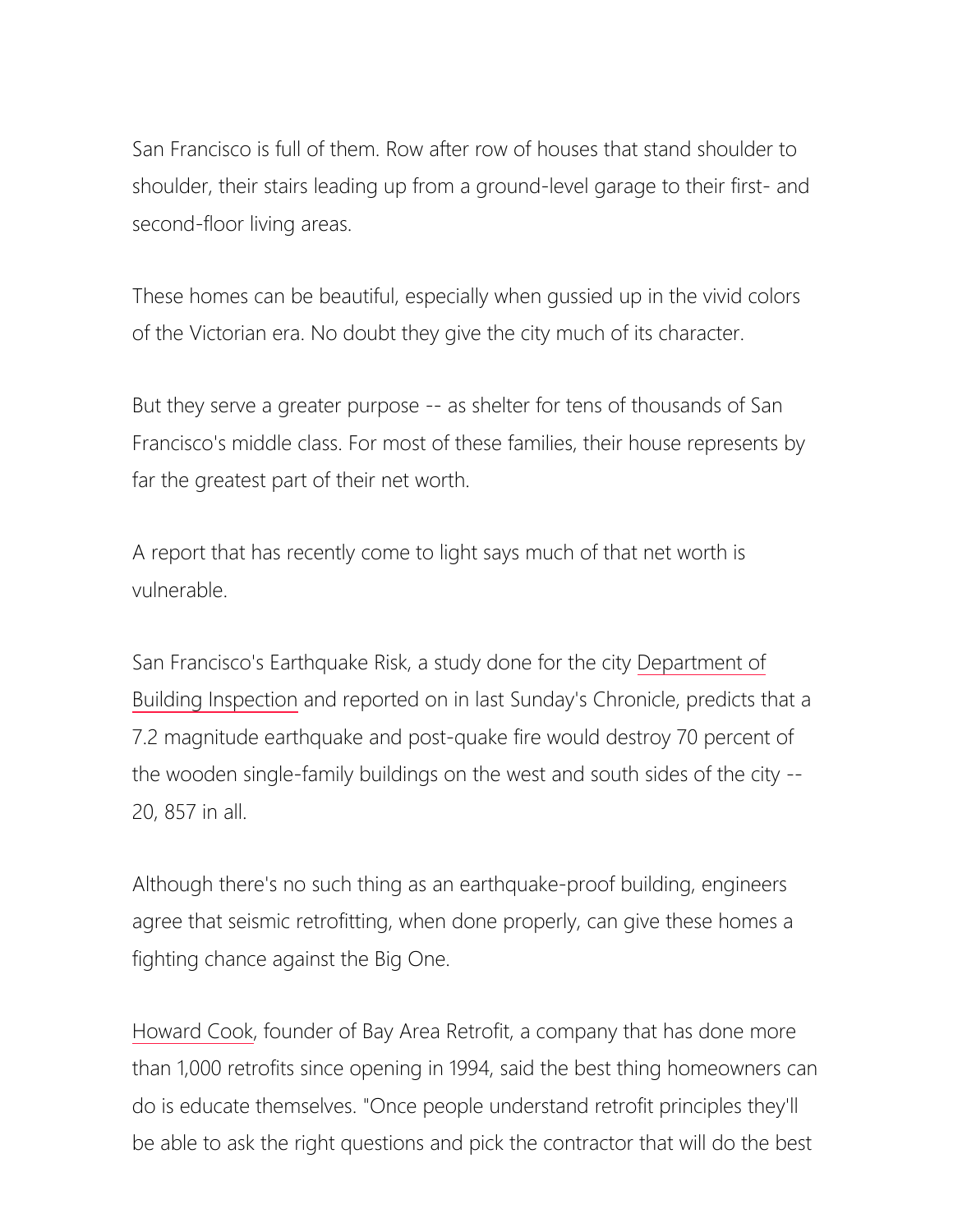job for them."

The concept of a seismic retrofit is a simple three-step process: Bolt the house to the foundation, add plywood to brace the walls, then use special hardware to attach those walls to the floor framing above them.

'Tie the house together'

"What you want to do is tie the house together," said [Fareed Himmati](https://www.sfgate.com/search/?action=search&channel=homeandgarden&inlineLink=1&searchindex=solr&query=%22Fareed+Himmati%22), a structural engineer with [Holmes Culley](https://www.sfgate.com/search/?action=search&channel=homeandgarden&inlineLink=1&searchindex=solr&query=%22Holmes+Culley%22) company in San Francisco.

"The idea is to transfer all the force of an earthquake to the foundation. A building that's tied together and then attached firmly to its foundation is a lot less likely to slide off its foundation or to collapse entirely."

Cook and Himmati agree that while the concept is simple, execution can be technical. Many contractors, they say, know they need to use foundation bolts, shear walls and transfer ties. But knowing exactly where to use them is another matter.

"The biggest problem we notice with engineers and contractors," Himmati said, "is a lack of knowledge of how this seismic thing works. They'll slap the plywood on the wall and it's in the wrong place or it's not tied down. The owner thinks he's added a shear wall and, in reality, it's doing nothing."

On his Web site [\(www.bayarearetrofit.com](http://www.bayarearetrofit.com/)), Cook tells of a Kensington couple who bought a house that had already been retrofitted. The contractor unknowingly used hardware designed to resist hurricanes, not earthquakes. The couple ended up paying \$3,000 to have the work redone.

"It's not that these guys are out to get you," Cook said, "it's just that they don't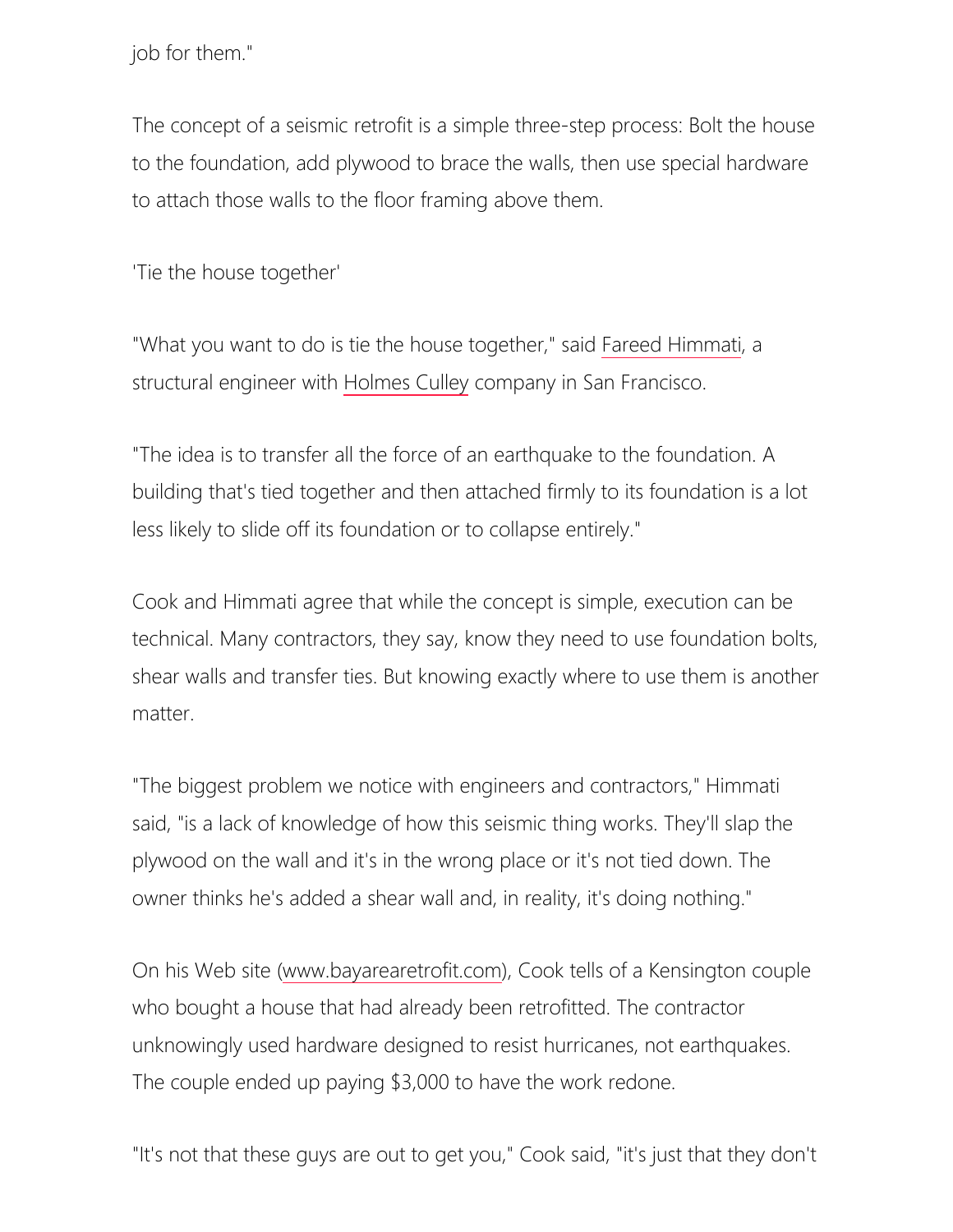have the specific knowledge needed to do earthquake retrofit." In fact, Cook says, up to one-third of his work is repairs of retrofits that were botched by well-meaning but improperly trained contractors.

Costs can vary widely

The most vulnerable buildings are the so-called "soft-story structures," those that have living space stacked atop a less strongly supported ground floor, usually because of a garage door opening or, in the case of commercial buildings, storefront windows.

Assuming the foundation is serviceable, retrofitting a soft-story building can cost as little as \$6,000 or as much as \$30,000 and up, Cook said.

"It's so variable -- no two houses are alike. Every retrofit must be engineered. Sometimes we're able to put in bolts, attach sheets of plywood and ties and be done with it. Other times a full-blown, custom-welded steel frame and engineering calculations are needed."

[Reed Lagedrost](https://www.sfgate.com/search/?action=search&channel=homeandgarden&inlineLink=1&searchindex=solr&query=%22Reed+Lagedrost%22), a longtime San Francisco contractor and property inspector, said it may not be necessary to hire an engineer, especially if the job is straightforward.

"The procedures are pretty well established, and the code is clear. Simple foundation bolting, shear walling and the like can be handled by a competent contractor," Lagedrost said.

But Lagedrost admits that he sees "a lot of mistakes" when doing property inspections and recommends that an engineer with seismic retrofitting experience be brought in on all but the most straightforward jobs.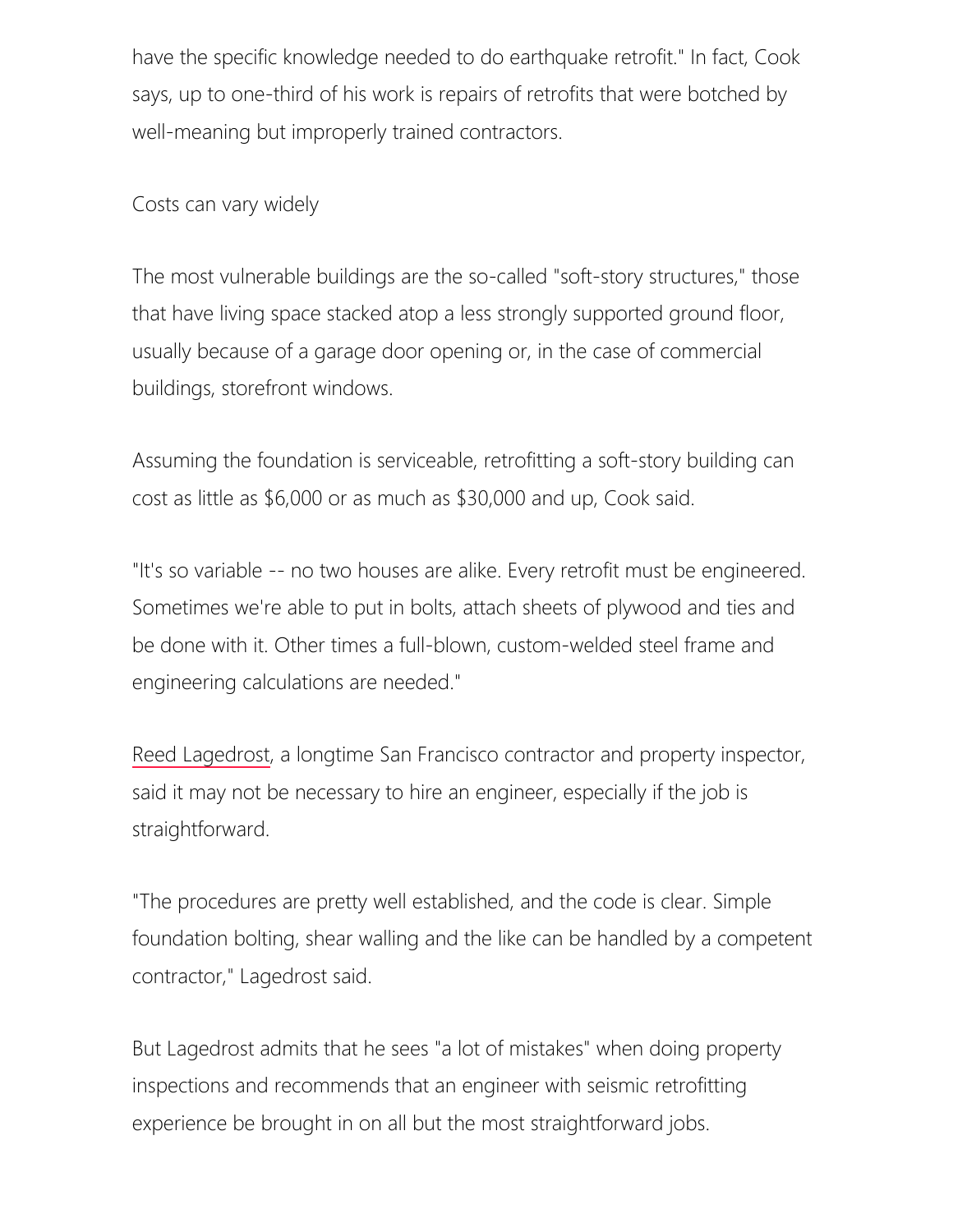Owners of soft-story buildings who are considering beefing them up should first call in a structural engineer, Himmati said. "When you are not changing the exterior of the building, adding windows and the like, an engineer should be able to provide drawings and take a project through the planning and permit process."

#### It's specialty work

The next step is hiring a contractor who is qualified to engineer a retrofit and then carry it out. The best way to do that, Cook says, is to ask prospective contractors for the name of a structural engineer they consult for retrofit work, then call that engineer for a reference.

Also, the Association of Bay Area Governments provides a county-by-county list of contractors who have taken a course in seismic retrofitting.

#### Go to [www.abag.ca.gov/cgi-bin/contractors.pl](http://www.abag.ca.gov/cgi-bin/contractors.pl).

The association warns against fraud, saying "some contractors are marketing themselves as 'seismic retrofit' specialists and telling homeowners that they should pay for a variety of services that are probably not needed. For example, the need to replace bolts due to 'rust' is highly unlikely."

Himmati said most of the problems he sees when inspecting west- and southside San Francisco homes are in the foundation. "Some of these houses have their original brick foundations. If that's the case, owners need to either replace them or cap them with concrete."

Usually when a foundation is capped, concrete is poured around the old foundation and a new mud sill and foundation bolts are added. "It takes up more space," Himmati said, "but often it's more cost-efficient because it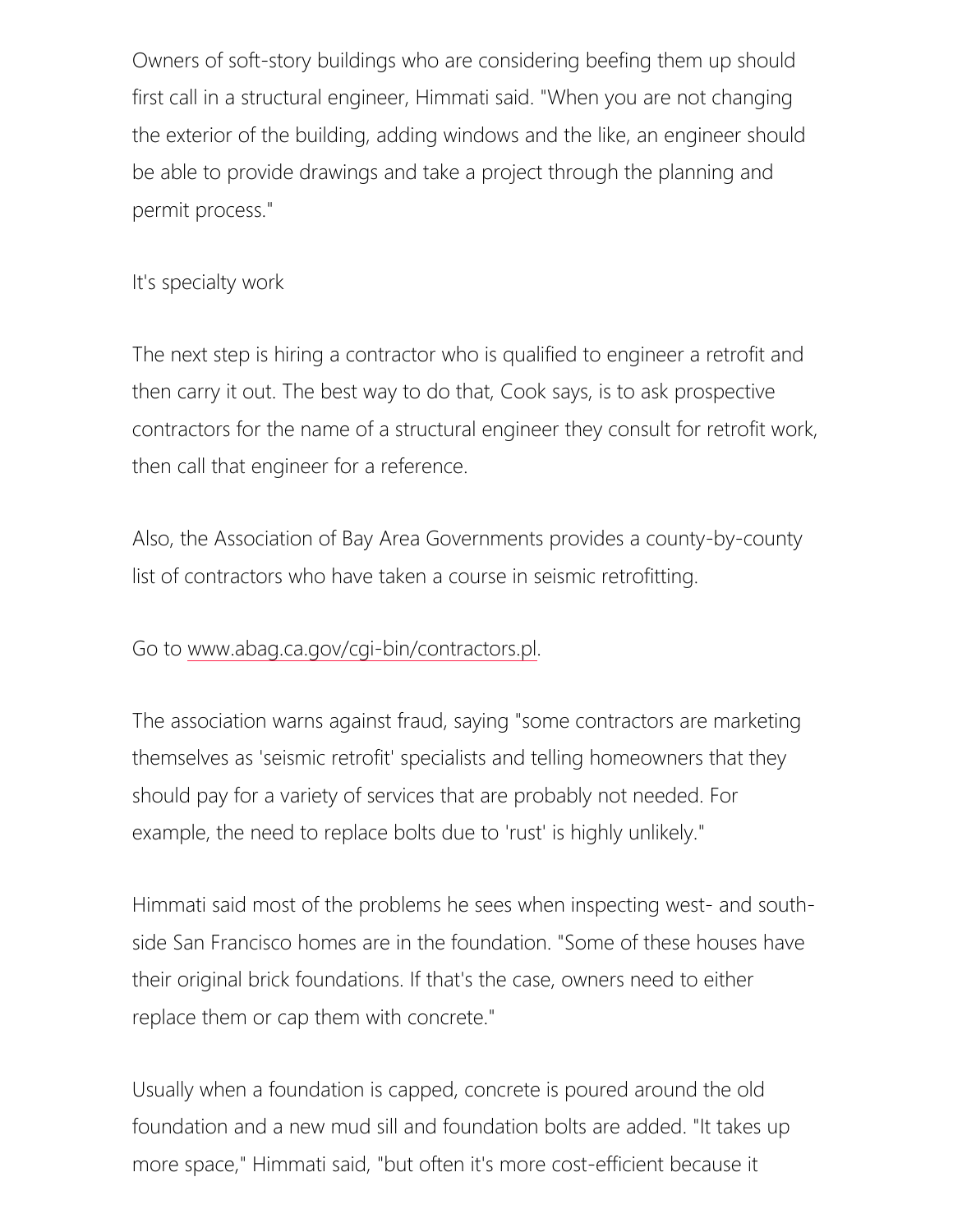doesn't require that a new wall be built to support the house while the old brick foundation is being removed."

Foundation work is usually the most expensive part of a seismic retrofit. Himmati says a routine job in San Francisco can cost \$50,000 and, depending on the crawl space and how much access workers have, can easily balloon to \$80, 000.

Bolt (to keep it) upright

In any case, engineer Himmati and inspector Lagedrost agree that a proper retrofit starts from the ground up.

"Bolting the foundation is the most important thing a homeowner can do. An unbolted foundation is the weakest link in the chain," Lagedrost said.

"We always tell our clients that the very least they should do is bolt the foundation," Himmati said.

Cook says a solid, bolted foundation is a good start but that shear walls and shear transfer ties that attach the shear wall to the foundationalso are vital.

# Top Picks In Shopping

#### [Shopping](https://www.sfgate.com/shopping/)

[The best breathable face masks for playing](https://www.sfgate.com/shopping/article/best-breathable-face-masks-sports-exercise-15334081.php) [sports and...](https://www.sfgate.com/shopping/article/best-breathable-face-masks-sports-exercise-15334081.php)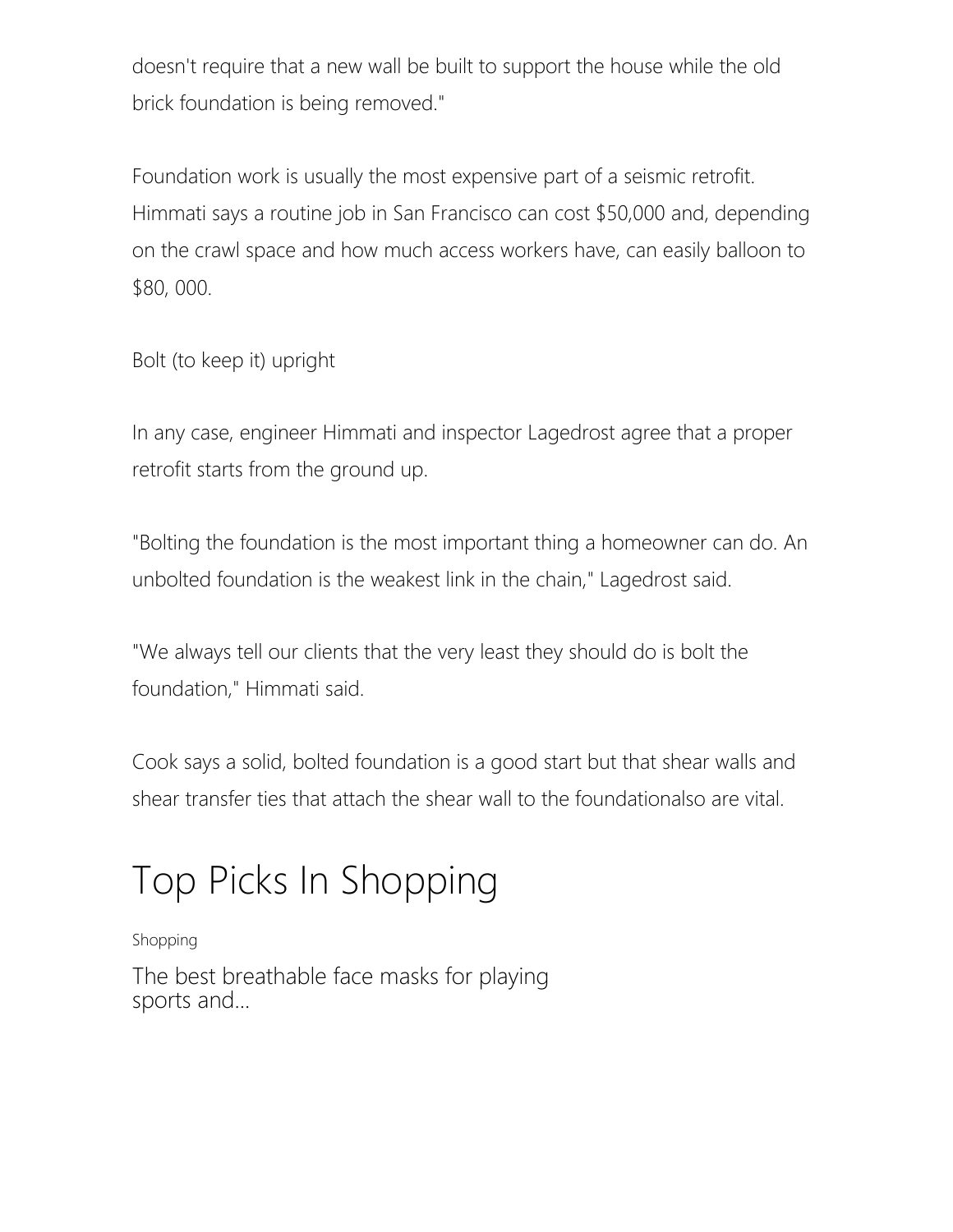[Shopping](https://www.sfgate.com/shopping/)

[Is working from home \(literally\) a pain in the neck?](https://www.sfgate.com/shopping/article/how-to-improve-and-prevent-tech-neck-15631355.php)

[Shopping](https://www.sfgate.com/shopping/)

[Our readers love](https://www.sfgate.com/shopping/article/tactical-spork-for-camping-knife-15612475.php) [this \\$5.45 tactical](https://www.sfgate.com/shopping/article/tactical-spork-for-camping-knife-15612475.php) [spork](https://www.sfgate.com/shopping/article/tactical-spork-for-camping-knife-15612475.php)

[Shopping](https://www.sfgate.com/shopping/)

['Excuse me, I'm speaking' shirts, and](https://www.sfgate.com/shopping/article/Excuse-me-I-m-speaking-shirts-and-other-hot-15630923.php) [other hot VP debate...](https://www.sfgate.com/shopping/article/Excuse-me-I-m-speaking-shirts-and-other-hot-15630923.php)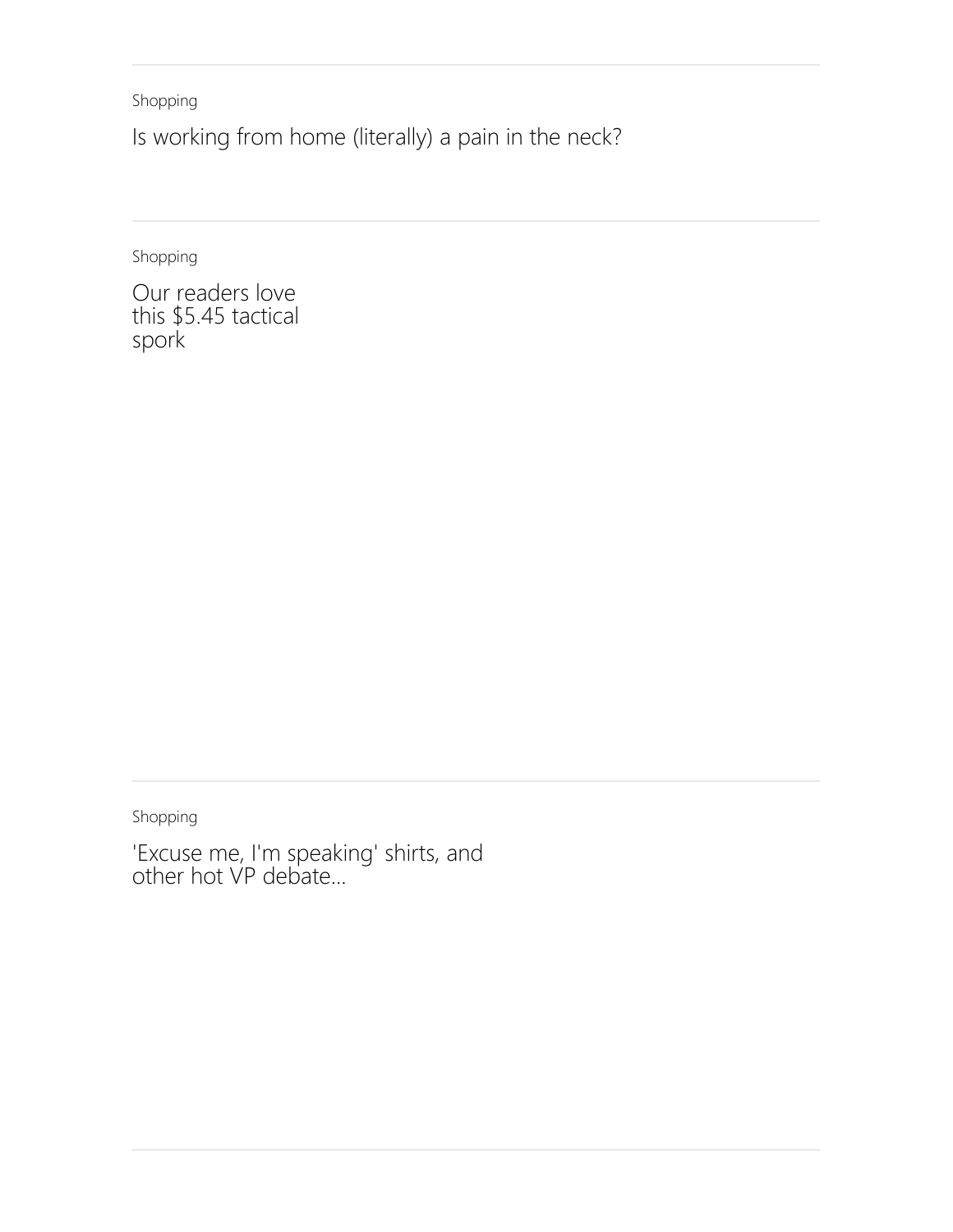#### [Shopping](https://www.sfgate.com/shopping/)

[Test your cloth, N95, or KN95 mask at home](https://www.sfgate.com/shopping/article/non-scientific-ways-to-test-your-face-masks-15575341.php)

"If you've bolted your foundation and done nothing else and a big quake comes along, you could be left with a nice, firmly attached mud sill but no house on top of it," Cook said.

No help from government

If building owners decide to do a seismic retrofit, it will be up to them to see that the job is done properly. It's unlikely the city building inspector will be able to tell them if the work will stand up to a quake.

Throughout California, seismic retrofits are voluntary and are not required by law. Building inspectors will check the quality of the workmanship on any given job but won't vouch for the design and engineering.

"Any new construction, such as a vertical addition, must beengineered to current seismic requirements, but San Francisco doesn't have a building code for seismic retrofits," said Yan Chew, a plan check manager for the building inspection department.

Chew said the city is working on guidelines for residential retrofits but is still some time away from publishing them.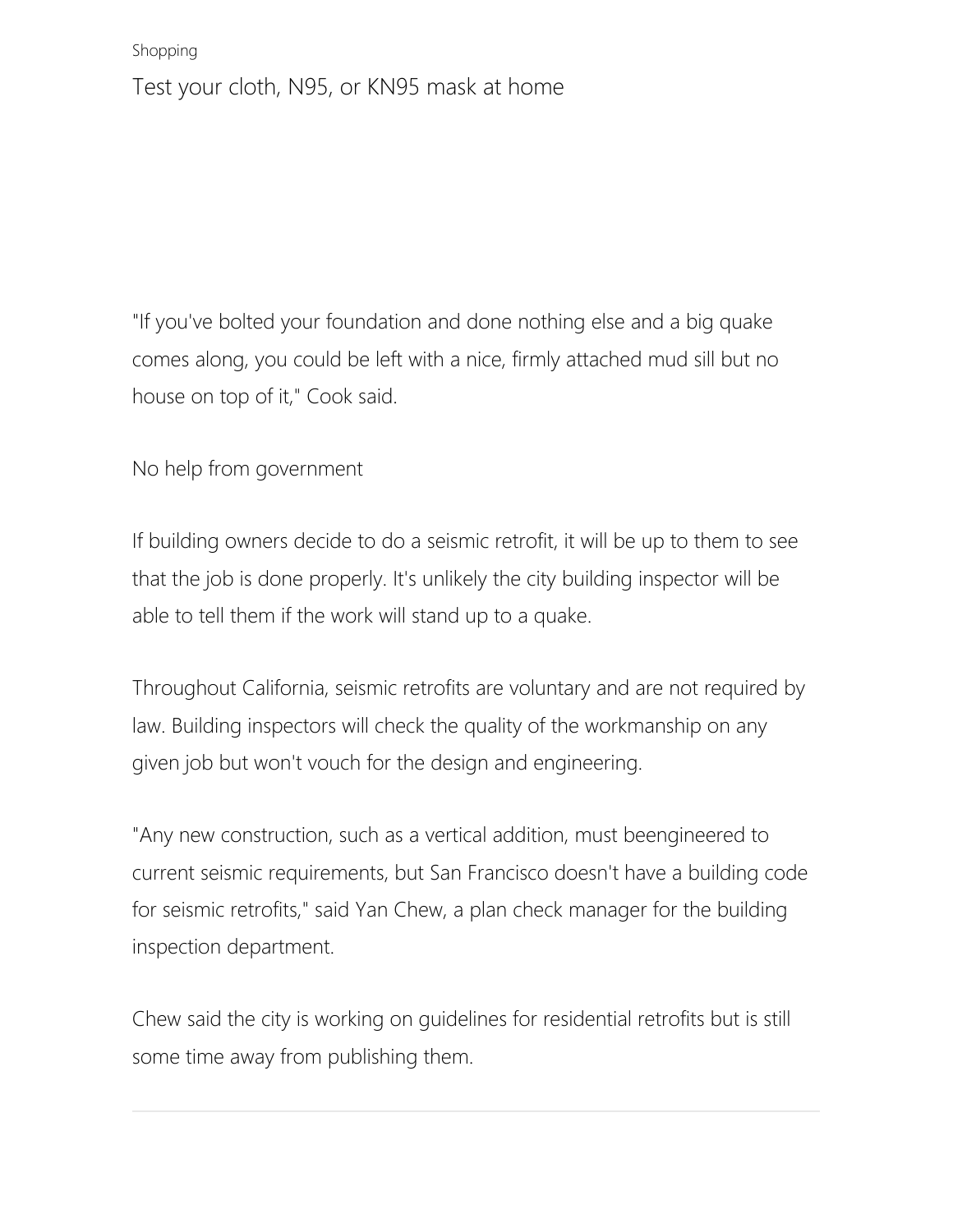Contractors who have been trained in seismic retrofitting can tackle many jobs, but when these situations present themselves, it's best to contact a structural engineer.

-- Your home has two or more stories.

-- Part of your home is supported by posts, not a wall.

-- Your foundation is brick or is weak.

-- Your home has an unusual shape, is very long and narrow, or is shaped like an "L."

-- Your home is on a steep hill.

-- Your home has a two-car or larger garage with rooms above it, or is a "split-level."

-- Your home has a porch that is recessed under a second story.

-- Your home is almost touching an adjacent home.

From a paper by Tony DeMoscole, Association of Bay Area Governments Housing Mitigation Review Committee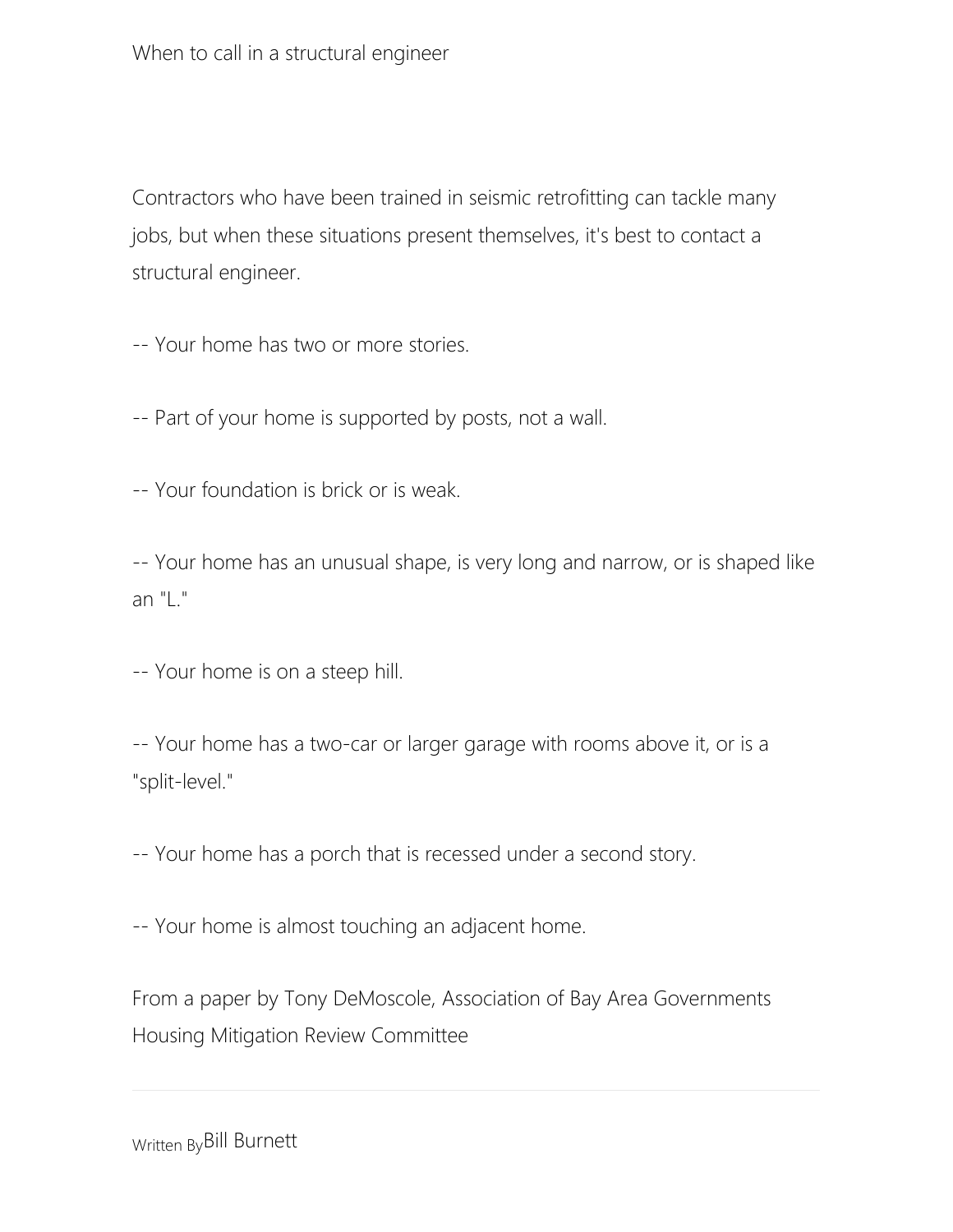<span id="page-9-0"></span>VIEW COMMENTS

## Top shopping picks

[Shopping](https://www.sfgate.com/shopping/article/Emily-in-Paris-harmful-cast-iron-story-15650641.php)

[How 'Emily in Paris' gets cast iron skillets wrong](https://www.sfgate.com/shopping/article/Emily-in-Paris-harmful-cast-iron-story-15650641.php)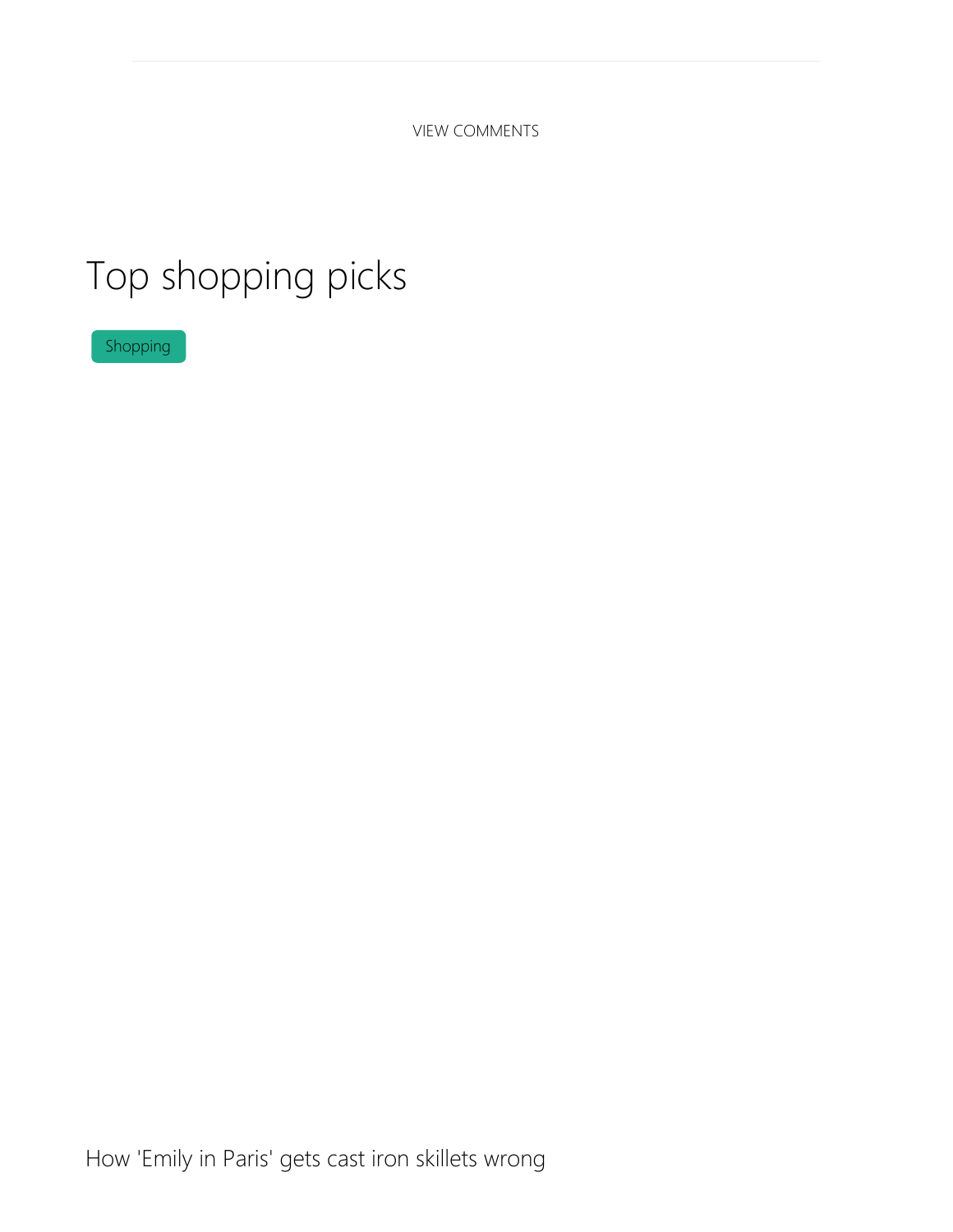[Shopping](https://www.sfgate.com/shopping/article/how-to-watch-presidential-town-halls-live-15651283.php)

[How to watch the Presidential town halls](https://www.sfgate.com/shopping/article/how-to-watch-presidential-town-halls-live-15651283.php)

[Shopping](https://www.sfgate.com/shopping/article/Quip-refillable-floss-pick-millennial-flossing-15650083.php)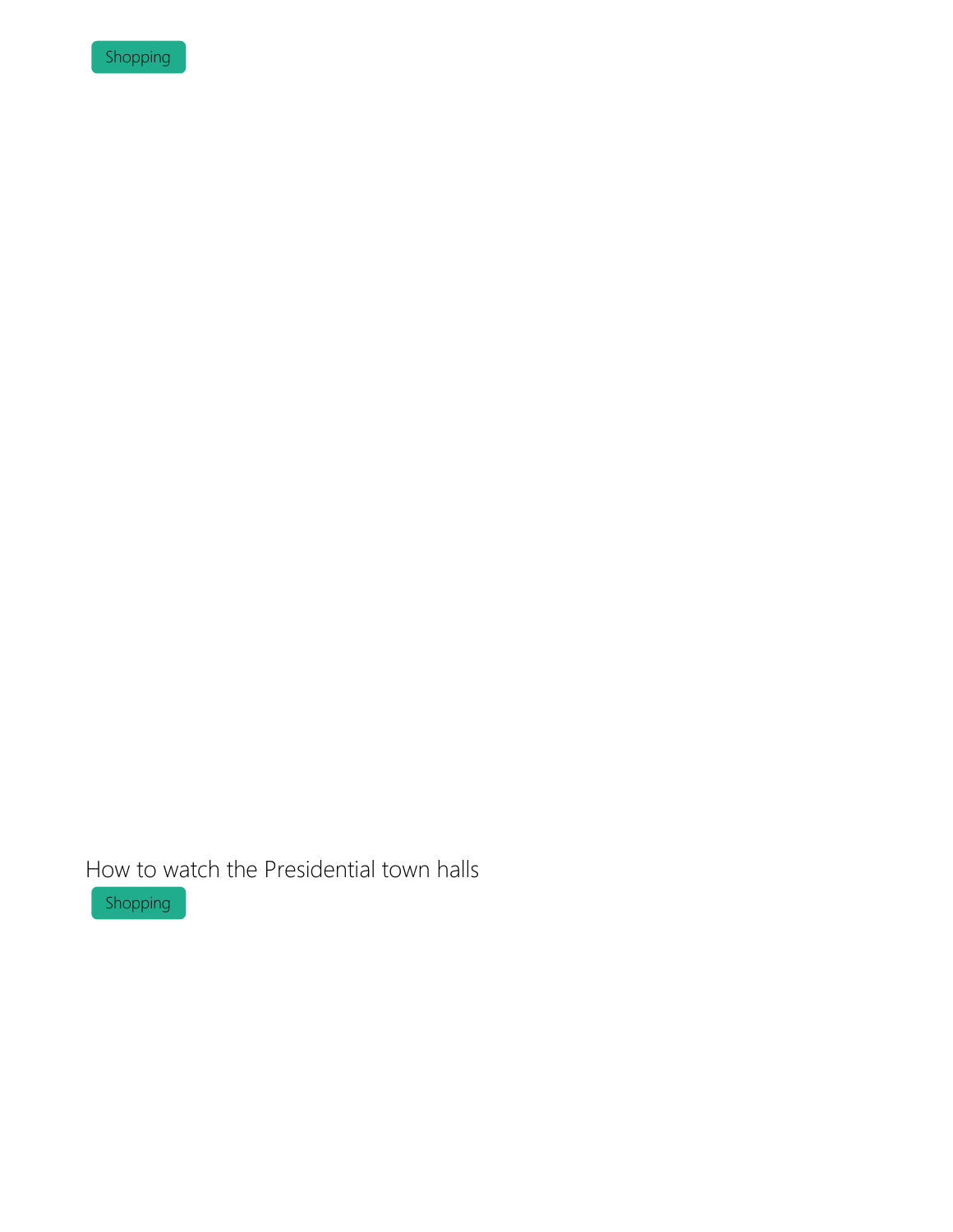[The Quip Refillable Floss Pick is...actually kinda cool?](https://www.sfgate.com/shopping/article/Quip-refillable-floss-pick-millennial-flossing-15650083.php)

[Shopping](https://www.sfgate.com/shopping/article/the-best-fall-themed-face-masks-15650240.php)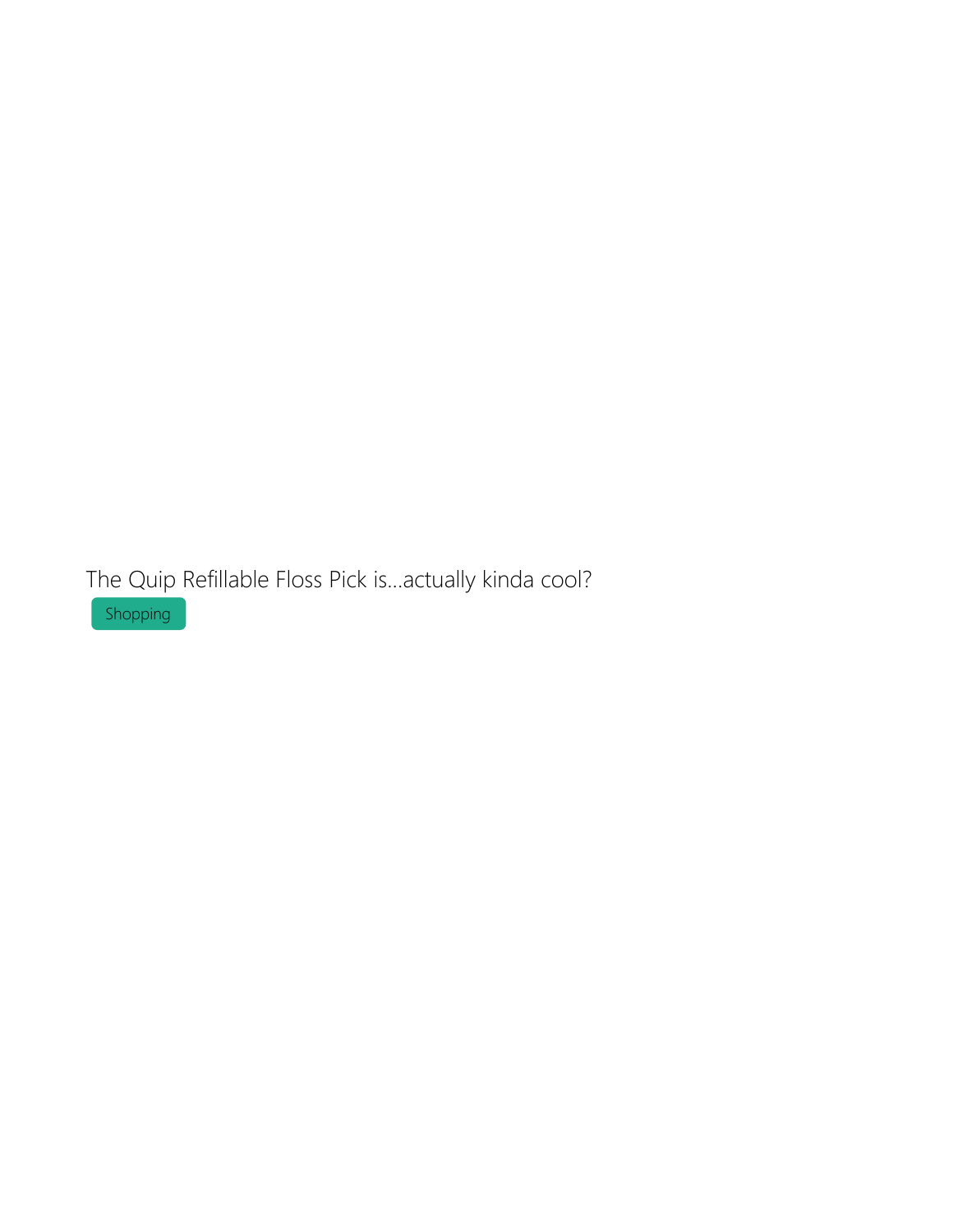[The best fall-themed face masks](https://www.sfgate.com/shopping/article/the-best-fall-themed-face-masks-15650240.php)

**From The Web [Sponsored Links](https://popup.taboola.com/en/?template=colorbox&utm_source=hearstlocalnews-sfgatecom&utm_medium=referral&utm_content=thumbnails-a:Mobile Below Article Feed - Redesign:)** [by Taboola](https://popup.taboola.com/en/?template=colorbox&utm_source=hearstlocalnews-sfgatecom&utm_medium=referral&utm_content=thumbnails-a:Mobile Below Article Feed - Redesign:)

**[Unsold SUV Clearance Sale Going On In Hayward](http://click.clktraker.com/aff_ad?campaign_id=7092&aff_id=9152&hostNameId=2951&utm_source=cpc&aff_sub=2894419120&aff_sub2=1117098&aff_sub3=Unsold+SUV+Clearance+Sale+Going+On+In+Hayward&aff_sub4=http%3A%2F%2Fcdn.taboola.com%2Flibtrc%2Fstatic%2Fthumbnails%2F0e55cde8354cbebe380da982af9766a0.jpg&aff_sub5=GiCTT9qhcIUDIId1pu3F6TYmzjaBjplYy3DLYFdF3VPvjSDSqz4&source=hearstlocalnews-sfgatecom#tblciGiCTT9qhcIUDIId1pu3F6TYmzjaBjplYy3DLYFdF3VPvjSDSqz4)**

**[Ageful](http://click.clktraker.com/aff_ad?campaign_id=7092&aff_id=9152&hostNameId=2951&utm_source=cpc&aff_sub=2894419120&aff_sub2=1117098&aff_sub3=Unsold+SUV+Clearance+Sale+Going+On+In+Hayward&aff_sub4=http%3A%2F%2Fcdn.taboola.com%2Flibtrc%2Fstatic%2Fthumbnails%2F0e55cde8354cbebe380da982af9766a0.jpg&aff_sub5=GiCTT9qhcIUDIId1pu3F6TYmzjaBjplYy3DLYFdF3VPvjSDSqz4&source=hearstlocalnews-sfgatecom#tblciGiCTT9qhcIUDIId1pu3F6TYmzjaBjplYy3DLYFdF3VPvjSDSqz4)**